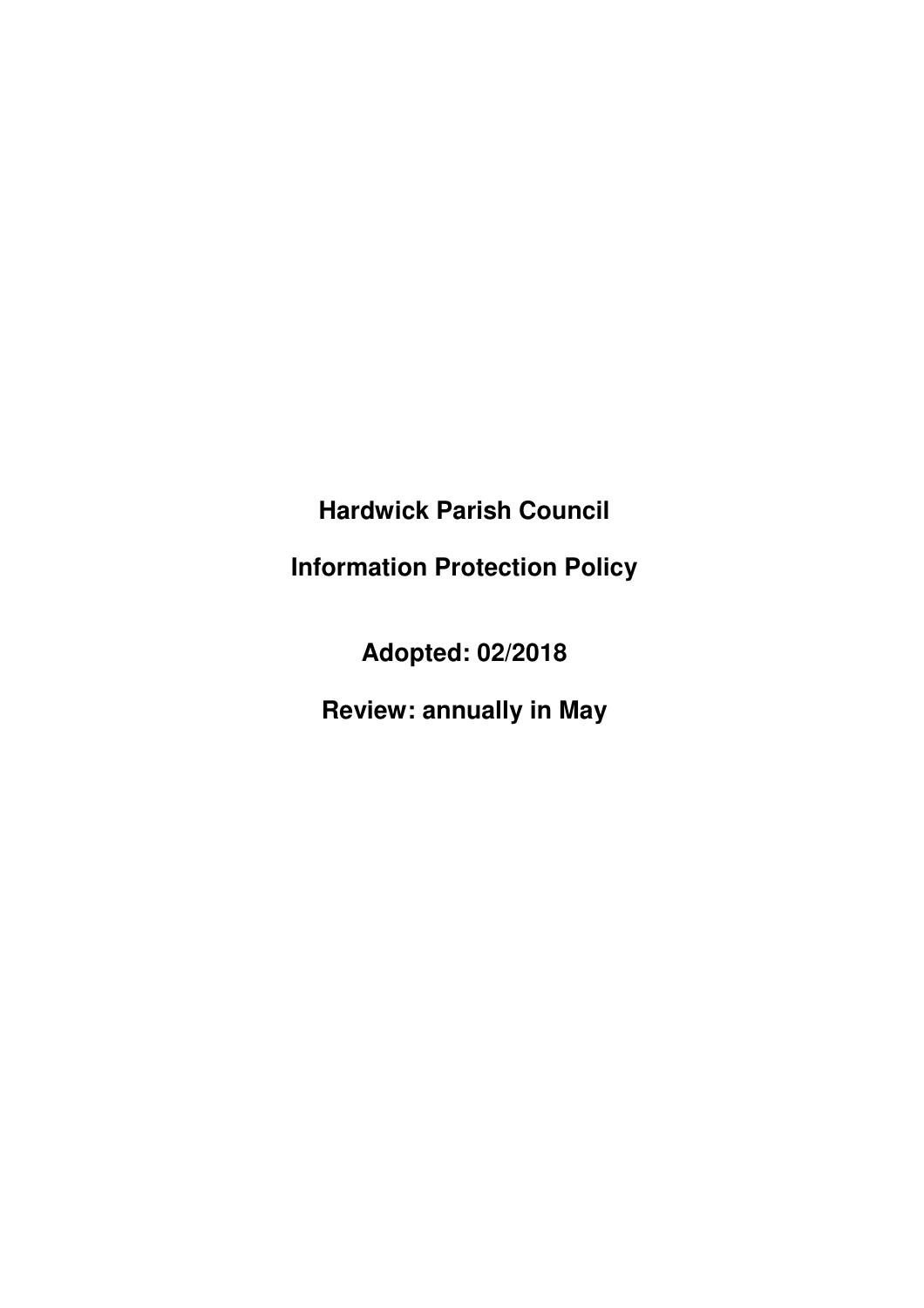## **Contents**

| <b>Document Control</b>           | 3                                                     |                |  |
|-----------------------------------|-------------------------------------------------------|----------------|--|
| <b>Document Amendment History</b> |                                                       |                |  |
|                                   | Purpose                                               | $\overline{4}$ |  |
| $\overline{2}$                    | Scope                                                 | 4              |  |
| 3                                 | <b>Information Storage</b>                            | $\overline{4}$ |  |
| 4                                 | Disclosure of Information – Computer and Paper Based  | 5              |  |
| 5                                 | Disclosure of Information - Telephone, Fax and E-mail | 5              |  |
| 6                                 | Telephone calls:                                      | 5              |  |
| 7                                 | Fax transmissions:                                    | 5              |  |
| 8                                 | Disclosure of information by email:                   | 6              |  |
| 9                                 | <b>Sharing of Personal Records</b>                    | 6              |  |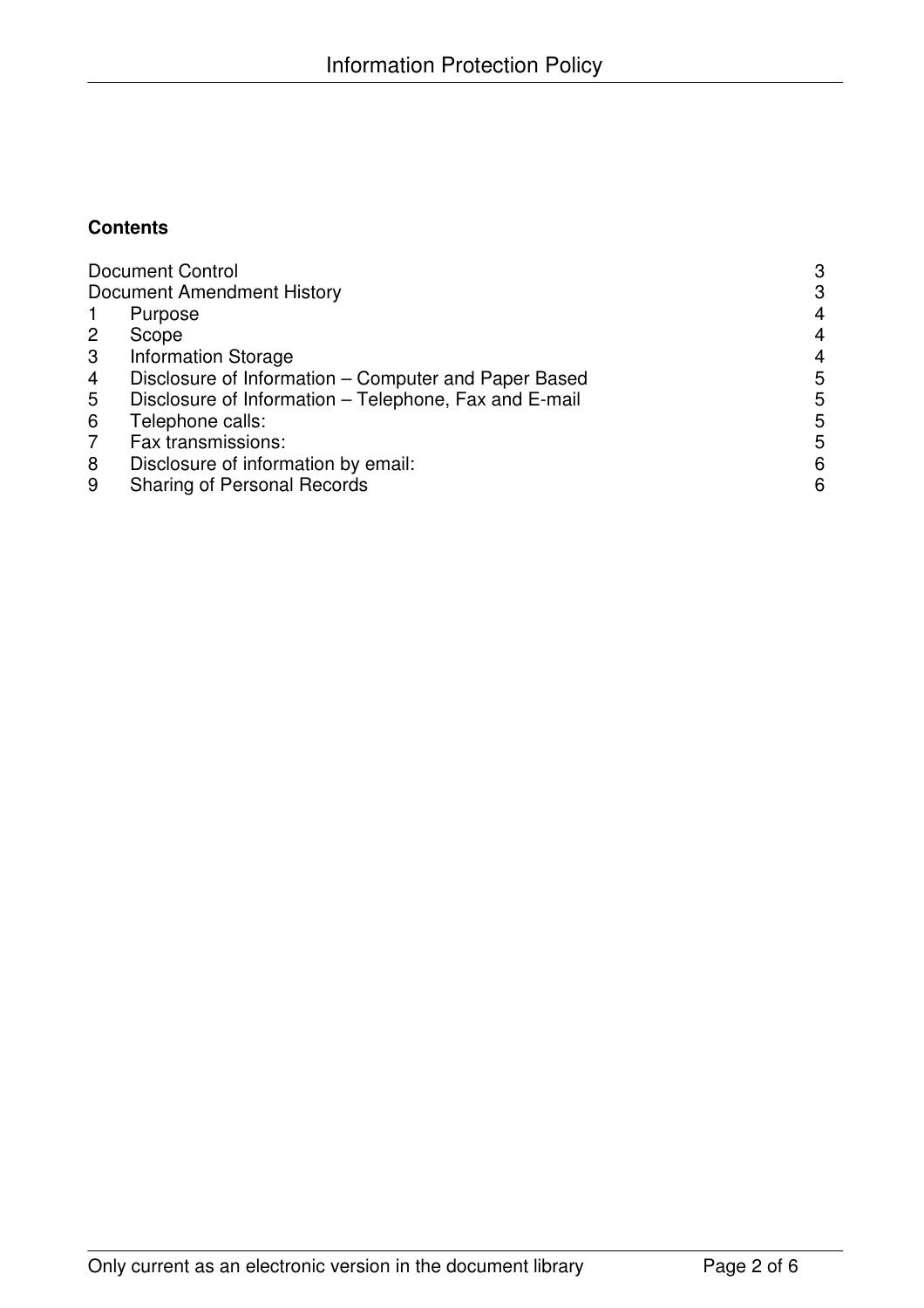## **Document Control**

| Organisation              |  |
|---------------------------|--|
| <b>Title</b>              |  |
| <b>Creator</b>            |  |
| <b>Source</b>             |  |
| Approvals                 |  |
| <b>Distribution</b>       |  |
| <b>Filename</b>           |  |
| Owner                     |  |
| <b>Subject</b>            |  |
| <b>Protective Marking</b> |  |
| <b>Review date</b>        |  |

# **Document Amendment History**

| <b>Revision</b><br>No. | <b>Originator of change</b> | Date of<br>change | <b>Change Description</b> |
|------------------------|-----------------------------|-------------------|---------------------------|
|                        |                             |                   |                           |
|                        |                             |                   |                           |
|                        |                             |                   |                           |
|                        |                             |                   |                           |
|                        |                             |                   |                           |
|                        |                             |                   |                           |
|                        |                             |                   |                           |
|                        |                             |                   |                           |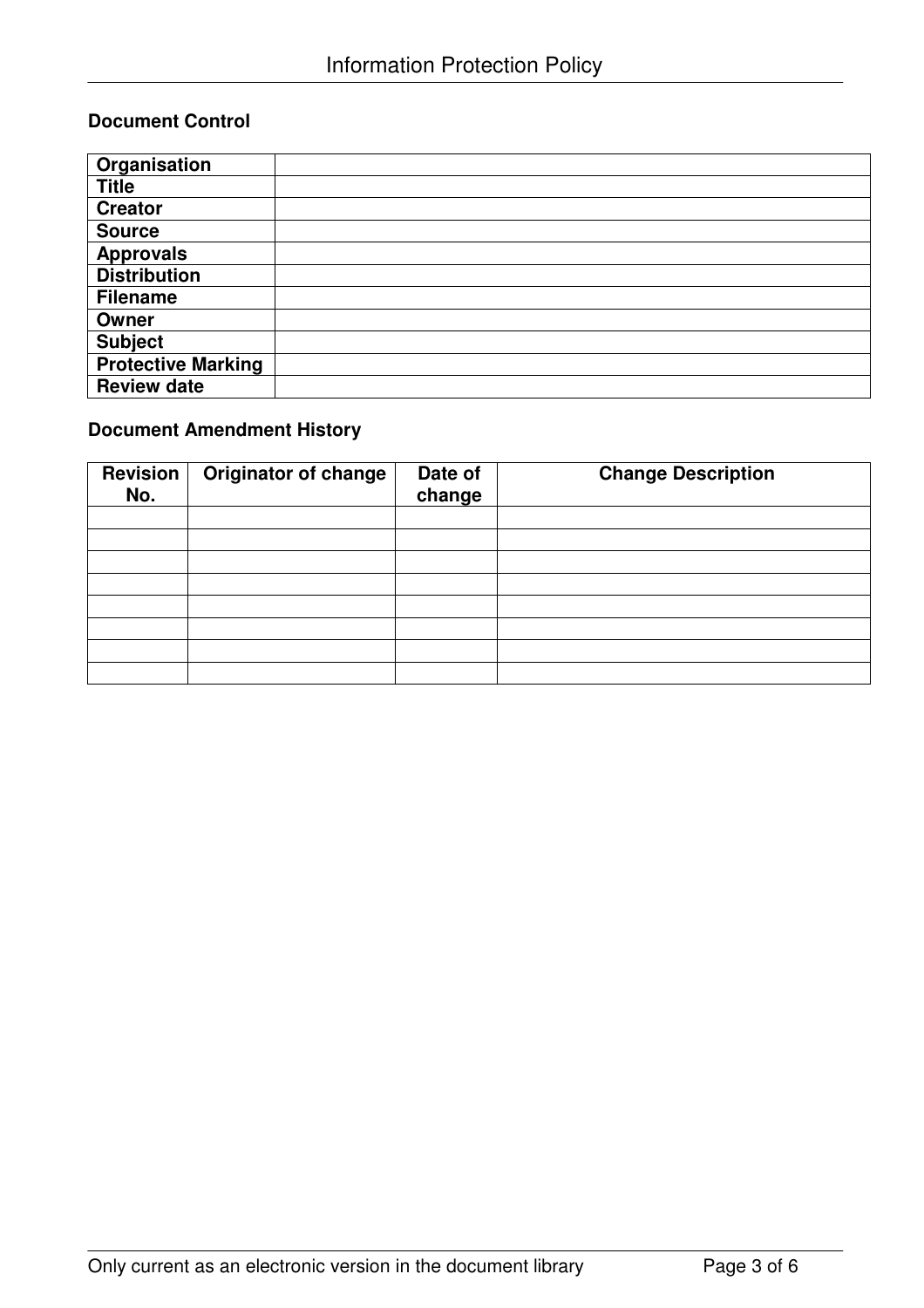### **1 Purpose**

- 1.1 Information is a major asset that Hardwick Parish Council has a duty and responsibility to protect.
- 1.2 The purpose and objective of this Information Protection Policy is to specify the means of information handling and transfer within the Council.

### **2 Scope**

- 2.1 The Information Protection Policy applies to all Councillors, Committees, Employees of the Council, contractual third parties and agents of the Council who have access to Information Systems or information used for Hardwick Parish Council purposes.
- 2.2 Information takes many forms and includes:
	- hard copy data printed or written on paper
	- data stored electronically
	- communications sent by post / courier or using electronic means
	- stored tape or video
	- speech

### **3 Information Storage**

- 3.1 All electronic information will be stored on centralised facilities to allow regular backups to take place.
- 3.2 Information will not be held that breaches the Data Protection Act (2018) or formal notification and guidance issued by Hardwick Parish Council. All personal identifiable information will be used in accordance with the Caldicott Principles.
- 3.3 Records management and retention policy will be followed.
- 3.4 Staff should not be allowed to access information until line managers are satisfied that they understand and agree the legislated responsibilities for the information that they will be handling.
- 3.5 Databases holding personal information will have a defined security and system management policy for the records and documentation.
- 3.6 This documentation will include a clear statement as to the use, or planned use of the personal information, which is cross-referenced to the Data Protection Notification.
- 3.7 Files which are listed by Hardwick Parish Council as a potential security risk should not be stored on the network, except for in designated application storage areas. To facilitate this Hardwick Parish Council will implement an electronic File security solution.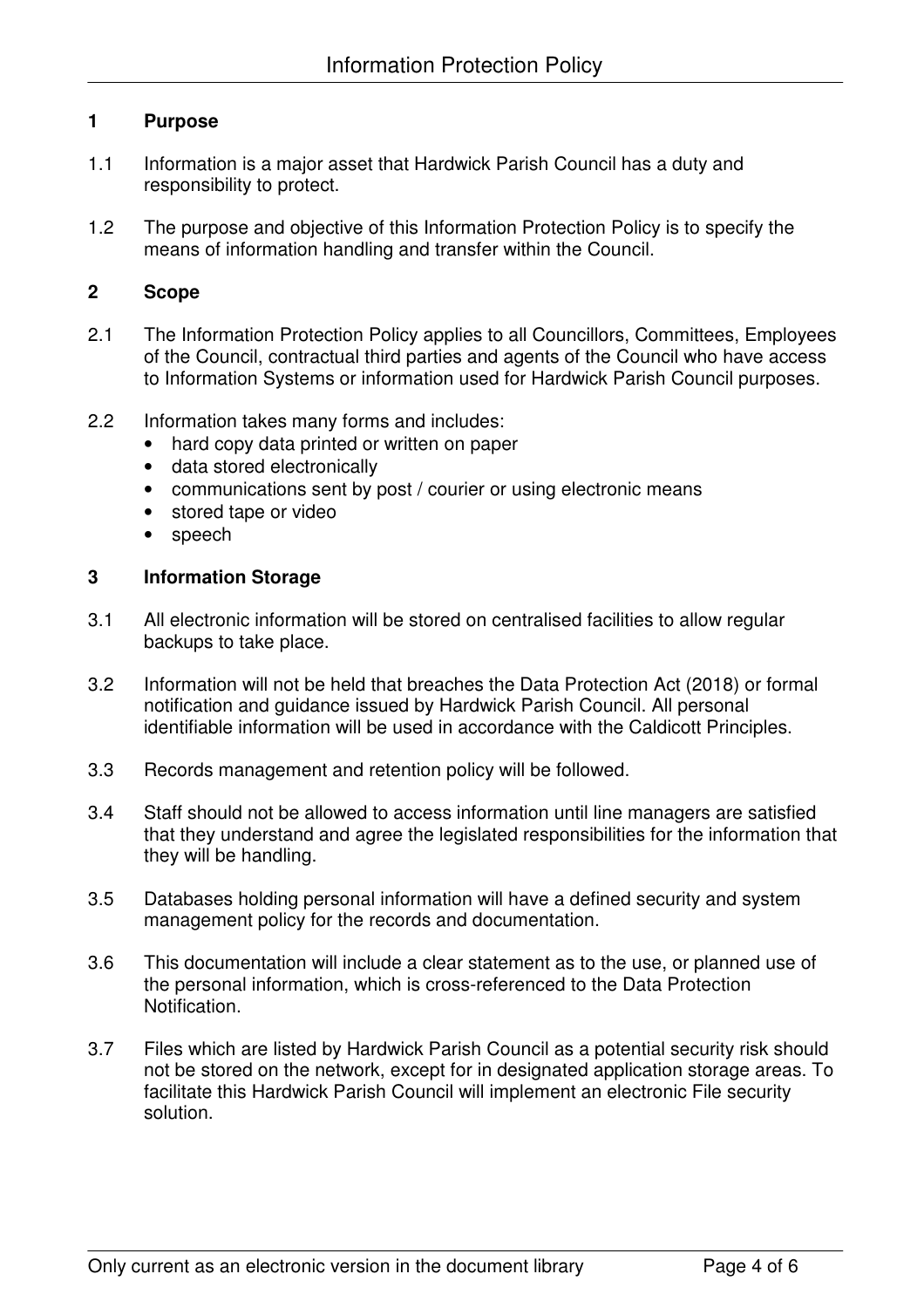## **4**

### **Disclosure of Information - Computer and Paper Based**

- 4.1 The disclosure of personal information to other than authorised personnel is forbidden. If there is suspicion of a Member or employee treating confidential Council information in a way that could be harmful to the Council or to the data subject, then it is be reported to the Data Control Officer ( $ceo@lcpas.co.uk$ ) who will take appropriate action.
- 4.2 Do not remove printed information from premises without the express consent of the information owner. Consent will only be given in exceptional circumstances
- 4.3 Protectively marked, personal or sensitive documents are not to be left unattended and, when not in use, are to be locked away and accessed only by authorised persons.
- 4.4 Disposal methods for waste computer printed output and other media must be in accordance with Hardwick Parish Councils disposal policy.
- 4.5 Distribution of information should be via the most secure method available.

#### **5 Disclosure of Information – Telephone, Fax and E-mail**

5.1 Where this involves the exchange of sensitive information then the following procedures will be applied.

#### **6 Telephone calls:**

- 6.1 Verify the identification of members before disclosing information. If in doubt, return their call using a known telephone number.
- 6.2 For external callers, verify their identity and their need to know the requested information. Telephone them back before releasing information and ask the caller to provide evidence of their identity (this could be passport, driving license, household bill).
- 6.3 Ensure that you are authorised to disclose the information requested.
- 6.4 Ensure that the person is entitled to be given this information.
- 6.5 Ensure that the information you give is accurate and factual.

#### **7 Fax transmissions:**

7.1 Fax should not be used to transmit personal or sensitive information.